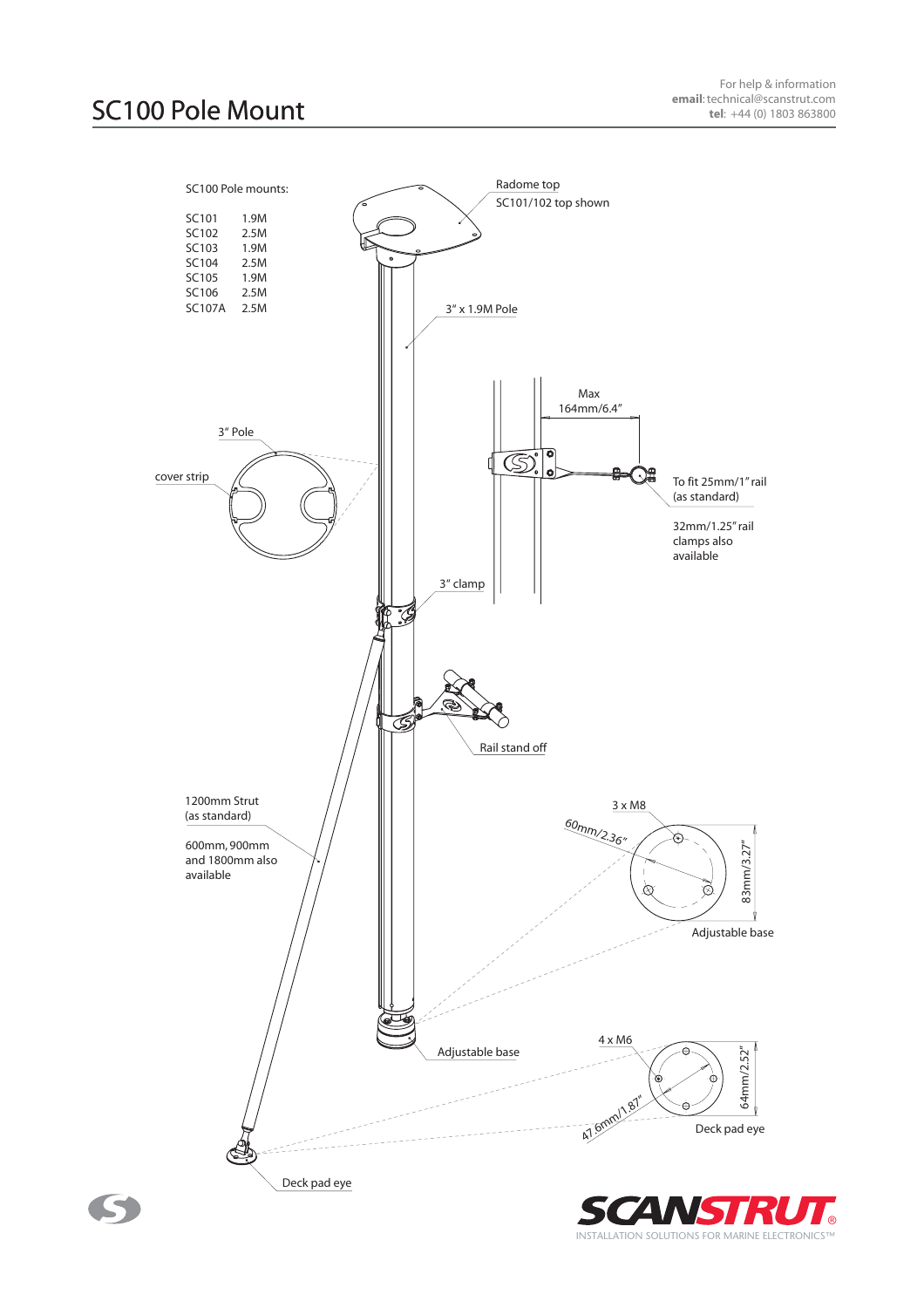## Product Configurations:

S



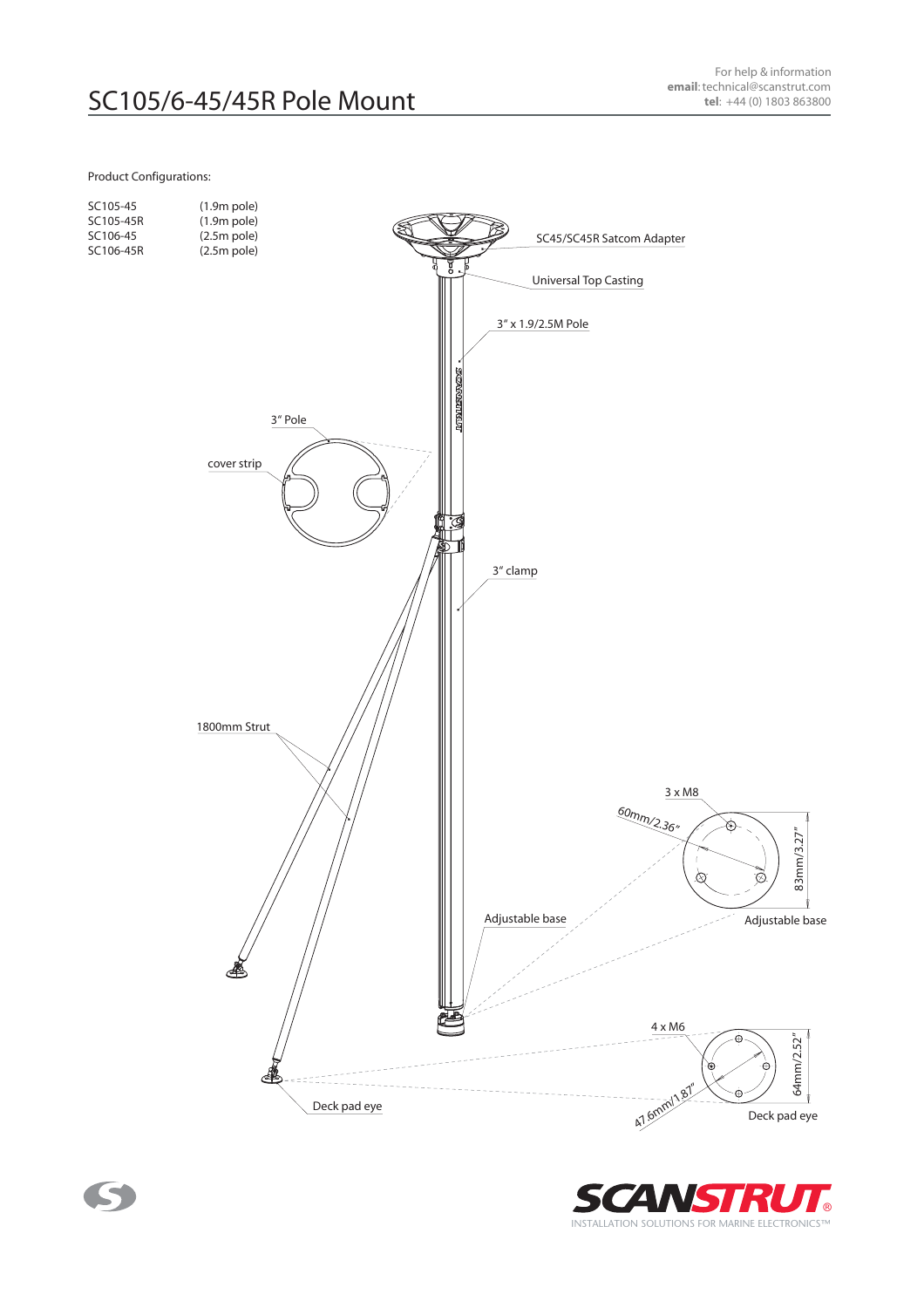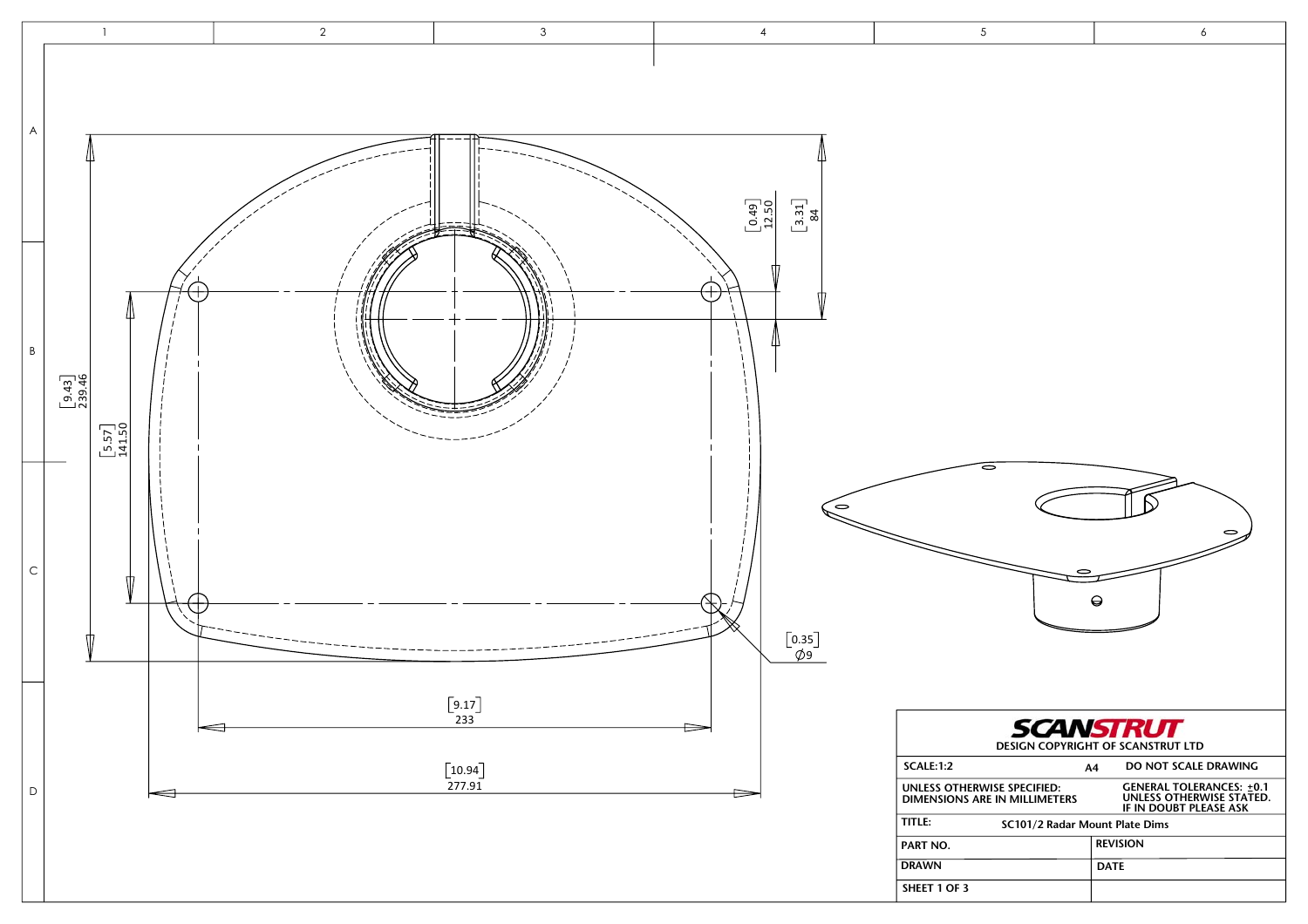